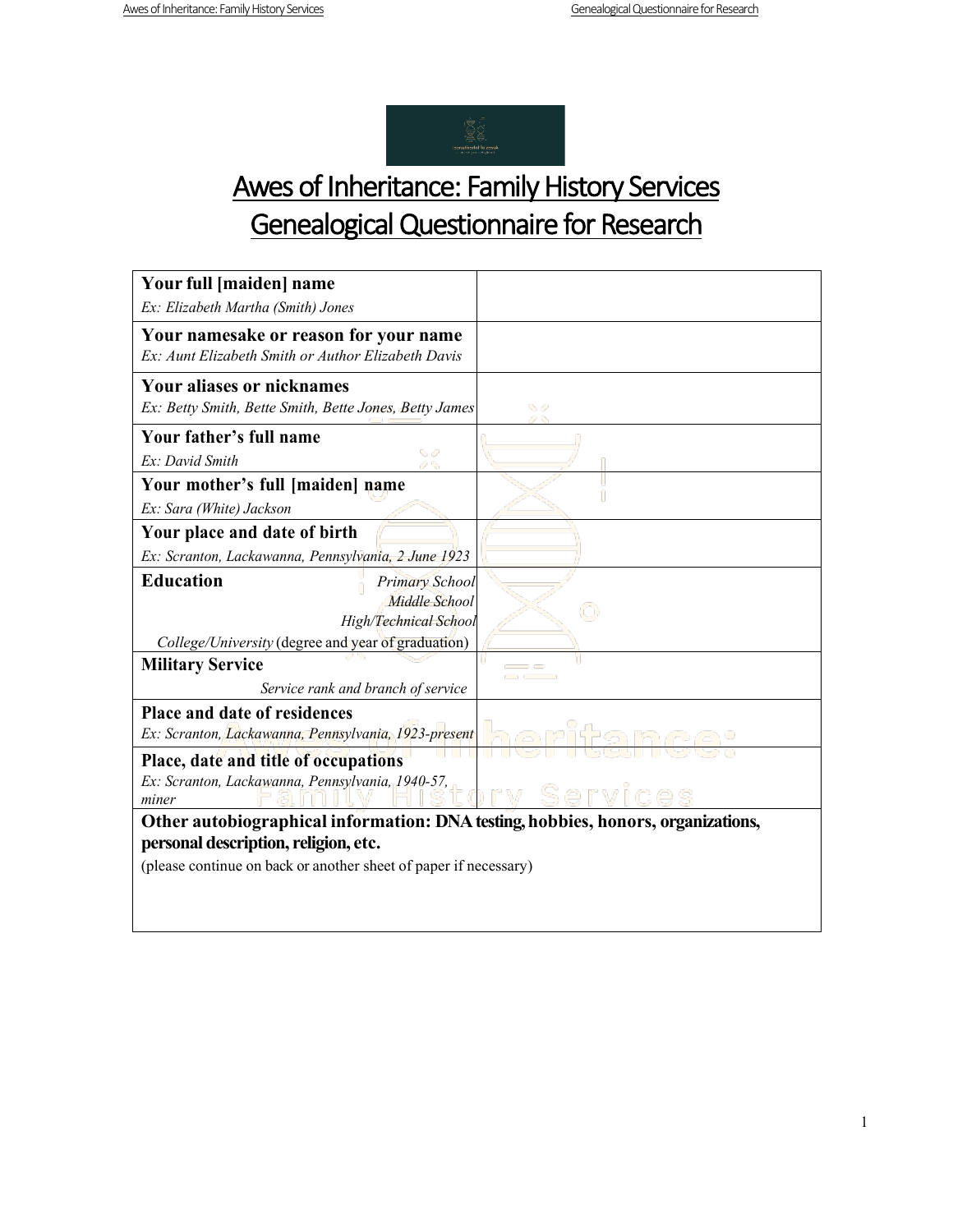### **Marriage**

Tip: Make copies as necessary for additional marriage before completion.

| Your spouse's full [maiden] name                                                                                                       |           |
|----------------------------------------------------------------------------------------------------------------------------------------|-----------|
| Place and date of marriage<br>Ex: Church of Immaculate Conception, Scranton,<br>Lackawanna, Pennsylvania, 25 May 1977                  |           |
| Spouse's place and date of birth                                                                                                       |           |
| Spouse's place and date of death                                                                                                       | S 6<br>20 |
| Spouse's father's full name<br>96<br>0 G                                                                                               |           |
| Spouse's mother's full [maiden] name                                                                                                   |           |
| <b>Education</b><br><b>Primary School</b><br>Middle School<br><b>High School</b><br>College/University (degree and year of graduation) |           |
| Place and Date of annulment, divorce,<br>separation                                                                                    |           |
| <b>Spouse's military service</b><br>WUL S                                                                                              | nher      |
| Spouse's place and date of residences<br><b>Family History Services</b>                                                                |           |
| Spouse's place, date and title of<br>occupations                                                                                       |           |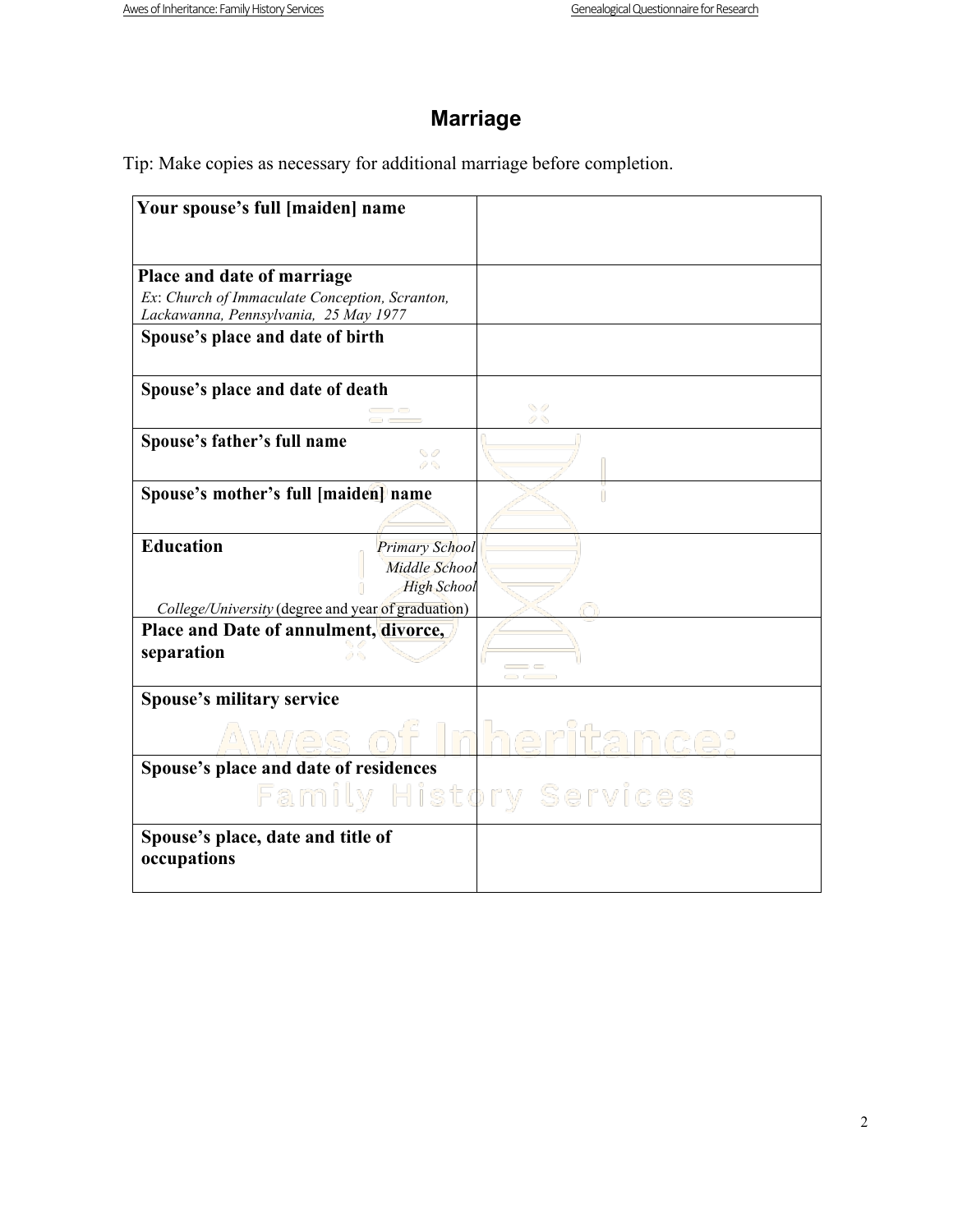

# Awes of Inheritance: Family History Services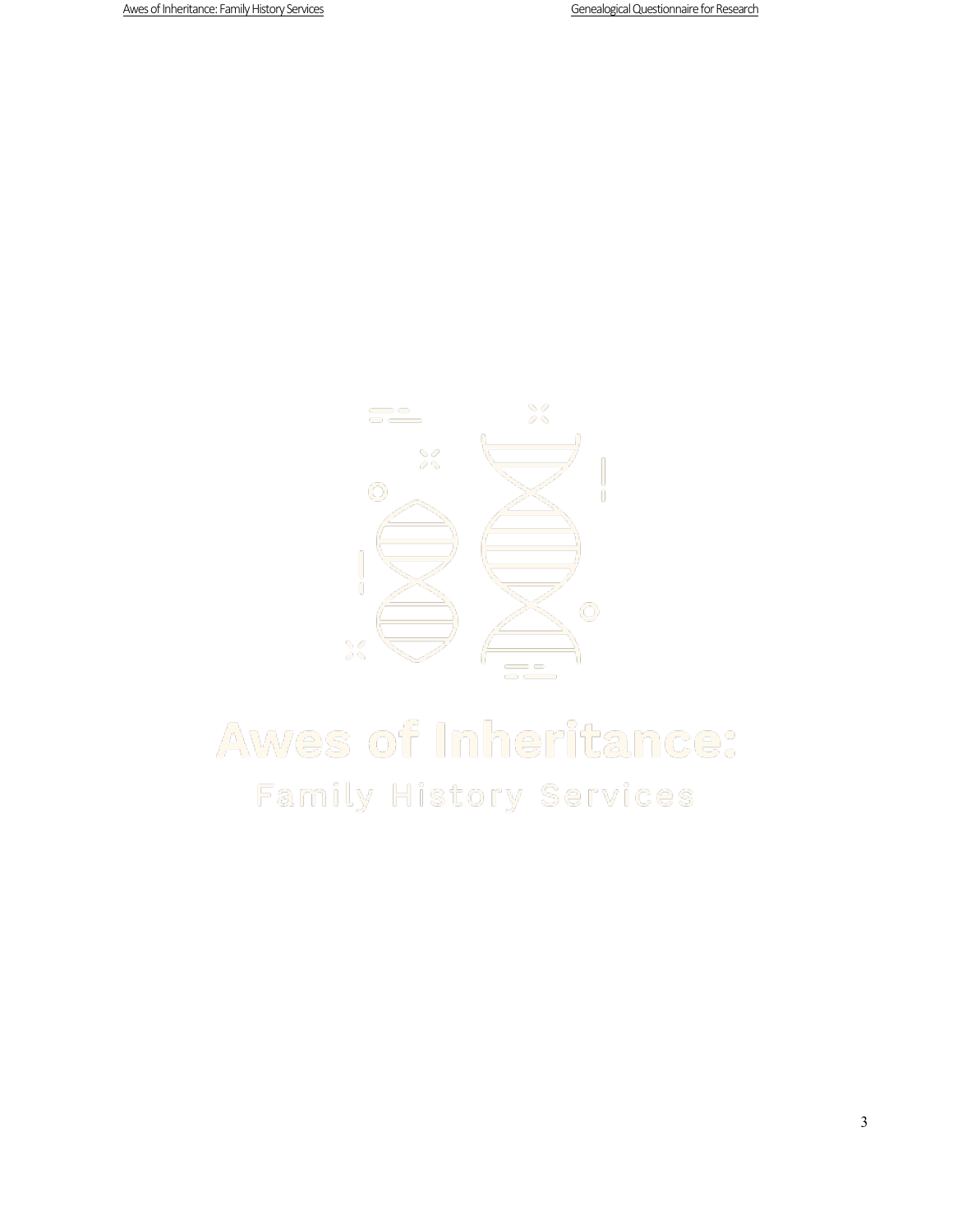#### **Children (to be listed in birth order)**

Tip: Make more copies of this page as necessary prior to beginning. This page can also be used for siblings, please note as such.

| <b>Full name</b>                                                                                                                       |               |
|----------------------------------------------------------------------------------------------------------------------------------------|---------------|
| Place and date of birth                                                                                                                |               |
| Place and date of death                                                                                                                |               |
| <b>Education</b><br>Primary School<br>Middle School<br>High School<br>College/University (degree and year of graduation)               |               |
| Place and date of marriage                                                                                                             |               |
| <b>Full [maiden] name of spouse</b><br>$\sim$ $\sim$ $\sim$<br><b>Contract Contract</b>                                                | $\odot$<br>23 |
| Spouse's place and date of birth<br>$\bullet$                                                                                          |               |
| Spouse's place and date of death                                                                                                       |               |
| Spouse's father's full name                                                                                                            |               |
| Spouse's mother's full [maiden] name                                                                                                   |               |
| <b>Education</b><br><b>Primary School</b><br>Middle School<br><b>High School</b><br>College/University (degree and year of graduation) |               |
| <b>B.</b> B                                                                                                                            |               |

| 00,<br><b>Full name</b>                                            |             |
|--------------------------------------------------------------------|-------------|
| Place and date of birth                                            |             |
| Place and date of death                                            |             |
| Education <b>AW</b> es<br><b>Primary School</b><br>Middle School   | heritance:  |
| High School                                                        |             |
| College/University (degree and year of graduation)                 | rv Services |
| Place and date of marriage                                         |             |
|                                                                    |             |
| <b>Full [maiden] name of spouse</b>                                |             |
|                                                                    |             |
| Spouse's place and date of birth                                   |             |
| Spouse's place and date of death                                   |             |
| Spouse's father's full name                                        |             |
| Spouse's mother's full [maiden] name                               |             |
| <b>Education</b><br>Primary School<br>Middle School<br>High School |             |
| College/University (degree and year of graduation)                 |             |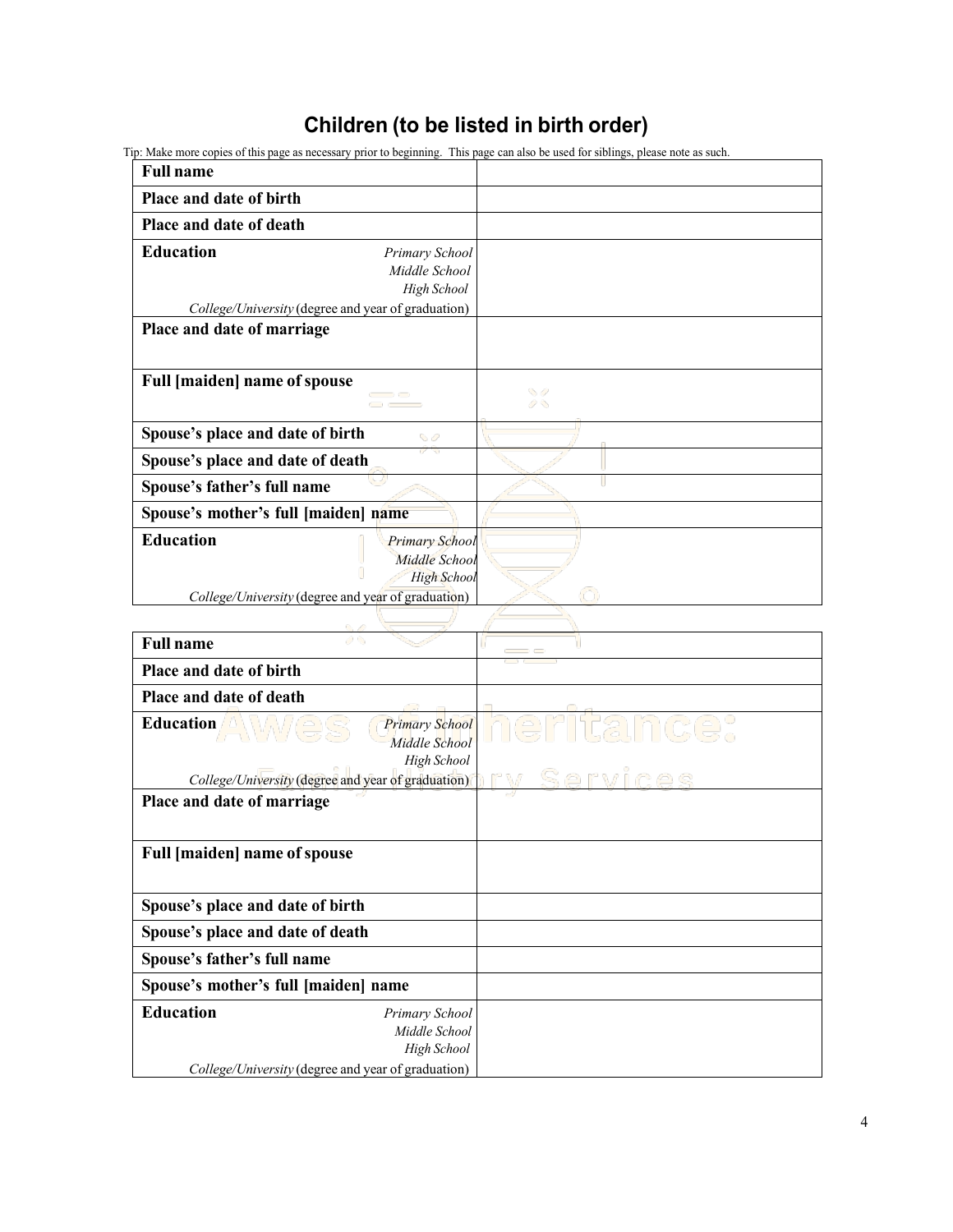#### **Grandchildren (to be listed in birth order)**

Tip: Make more copies of this page as necessary prior to beginning.

| <b>Full name</b>                                                                 |                     |
|----------------------------------------------------------------------------------|---------------------|
| Place and date of birth                                                          |                     |
| Place and date of death                                                          |                     |
| <b>Education</b><br>Primary School<br>Middle School<br>High School               |                     |
| College/University (degree and year of graduation)<br>Place and date of marriage |                     |
|                                                                                  |                     |
| <b>Full [maiden] name of spouse</b><br>$\sim$ $\sim$                             | $\mathcal{A}$<br>99 |
| - 6<br>Spouse's place and date of birth<br>29                                    |                     |
| Spouse's place and date of death                                                 |                     |
| Spouse's father's full name                                                      |                     |
|                                                                                  |                     |
| Spouse's mother's full [maiden] name                                             |                     |
| <b>Education</b><br><b>Primary School</b><br>Middle School                       |                     |
| <b>High School</b>                                                               |                     |
| College/University (degree and year of graduation)                               |                     |
|                                                                                  | П<br>T.             |
| <b>Full name</b>                                                                 | <b>CONTRACTOR</b>   |
| Place and date of birth                                                          |                     |
| Place and date of death<br>$\mathcal{L} = \mathcal{L}$                           |                     |
| Education<br><b>Primary School</b><br>Middle School<br>High School               | tainice.            |
| College/University (degree and year of graduation)                               | Services            |
| Place and date of marriage                                                       |                     |
| <b>Full [maiden] name of spouse</b>                                              |                     |
| Spouse's place and date of birth                                                 |                     |
| Spouse's place and date of death                                                 |                     |
| Spouse's father's full name                                                      |                     |
| Spouse's mother's full [maiden] name                                             |                     |
| <b>Education</b><br>Primary School                                               |                     |
| Middle School<br>High School                                                     |                     |

*College/University* (degree and year of graduation)